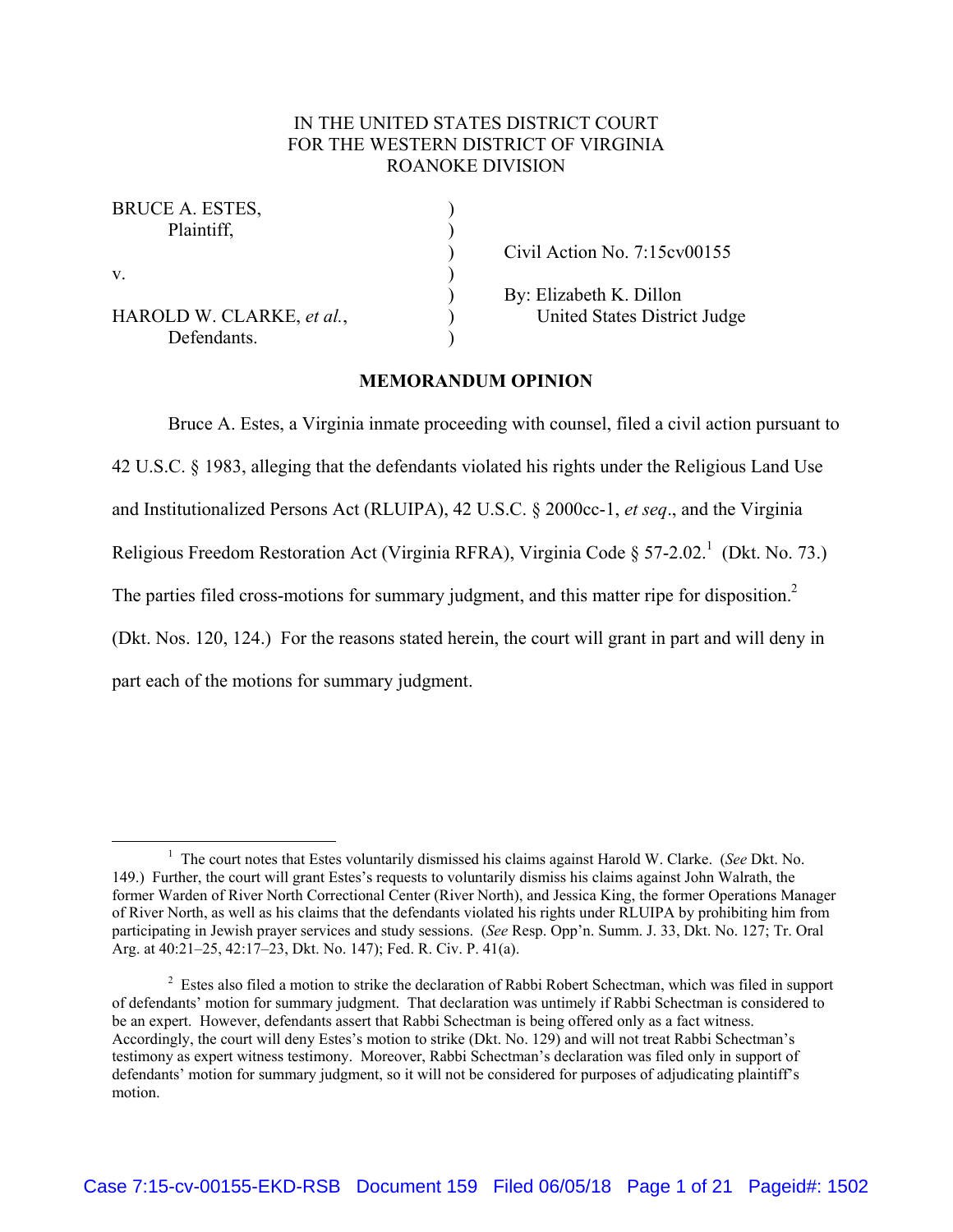#### I. BACKGROUND

In his unverified second amended complaint, $3$  Estes, who is Jewish, alleges that River North Correctional Center (River North), where he is currently incarcerated, and the Virginia Department of Corrections (VDOC) substantially burden his religious exercise by failing to provide him with kosher meals, prohibiting the blowing of the Shofar $4$  on the high holidays of Rosh Hashanah (the Jewish new year) and Yom Kippur (the Day of Atonement), and refusing to recognize certain Jewish fast days. (2d Am. Compl. 2–3. 10–12, Dkt. No. 73.)

#### **A. Kosher Meals**

In support of his claim regarding kosher meals, Estes alleges that, as an Orthodox Jew, it is a central tenet of his Jewish beliefs that he should only eat kosher food, as mandated by Orthodox Jewish law.<sup>5</sup> VDOC and River North provide Jewish inmates who demonstrate religious sincerity and who wish to eat kosher with a common fare diet, which Estes receives. Estes avers that it is his belief that the common fare diet at River North does not comply with Orthodox Jewish kosher standards and is not an acceptable alternative to a kosher diet for a person with his religious beliefs, but he nonetheless participates in the common fare diet because River North does not provide any alternative religious diet to inmates. Estes states that he does not see the food labels, so he has no way to confirm whether the food provided on the common

 <sup>3</sup>  $3\text{ The court notes that while his complaint is unverified, Estes provides an affidavit in support of his.}$ motion for summary judgment which addresses some of the claims raised in the second amended complaint.

<sup>&</sup>lt;sup>4</sup> A Shofar is a horn of a kosher animal with the marrow removed. According to Estes's complaint, Jewish law mandates that all Jews must hear the blowing of a series of blasts on the Shofar during the morning prayers of Rosh Hashanah and at the end of Yom Kippur.

<sup>&</sup>lt;sup>5</sup> Kosher dietary laws "mandate more than just pork-free food and include, among many other things, directives on what food needs to be purchased; how food needs to be stored, prepared, cooked, and served (and these factors all vary by food type and temperature); and how to clean any items that come in contact with food. Further, food that would otherwise be kosher can become nonkosher if, for example, it is mixed with nonkosher food or brought into contact with utensils that have been used in the preparation of nonkosher food." (Kranz Expert Rep. ¶ 13, Dkt. No. 123-1.)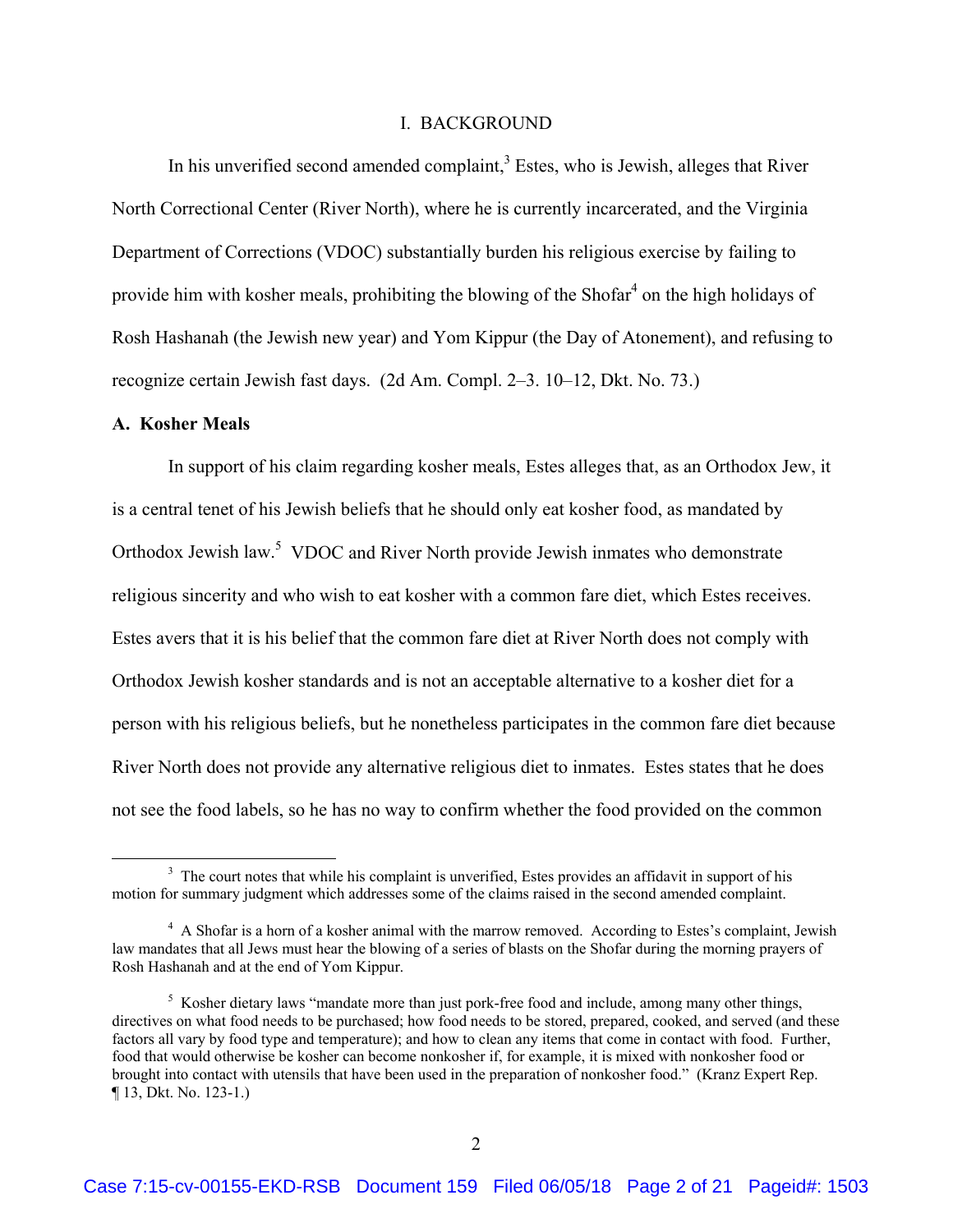fare diet is actually kosher. (Estes Decl. ¶¶ 5, 9–13, Dkt. No. 122; Kranz Expert Rep. ¶ 21, Dkt. No. 123-1.)

Estes filed an affidavit stating that even if the food used in the common fare diet is kosher when it is purchased, he believes VDOC engages in practices prior to serving the food to him that render the common fare diet food to be non-kosher. Estes, however, does not state that he has personally observed any of these alleged practices or that he has been in either the common fare diet or regular diet kitchens. By way of example, Estes believes that the common fare diet trays are washed in the same dishwashers as the regular diet food trays; the oven used to cook common fare food previously was used to cook regular diet food and is located in the regular diet kitchen area; the kitchen in which common fare diet food is prepared has never been certified as kosher by any authority on Jewish dietary laws; the preparation of common fare diet food is not supervised by any authority on Jewish dietary laws; common fare diet meals are served on the same steam tables as regular diet meals; and fruit on the common fare diet menu is sliced with non-kosher knives. (Estes Decl. ¶ 14, Dkt. No. 122.)

VDOC developed the common fare diet to meet the dietary needs of offenders who, for religious reasons, require a kosher, Halal, or non-pork diet and whose dietary requirements cannot be accommodated with foods provided by the regular food diet. Preparation and service of common fare diet food items are governed by VDOC's Food Service Manual. River North is in "full compliance" with the guidelines set forth in the Food Service Manual. River North has two to three inmate workers who are assigned to work exclusively in the common fare diet area at the facility, and they are trained and knowledgeable in common fare diet procedures; however, they are not trained in Jewish dietary laws. Food Service Managers continually monitor the common fare diet food preparation areas and workers to ensure that the common fare diet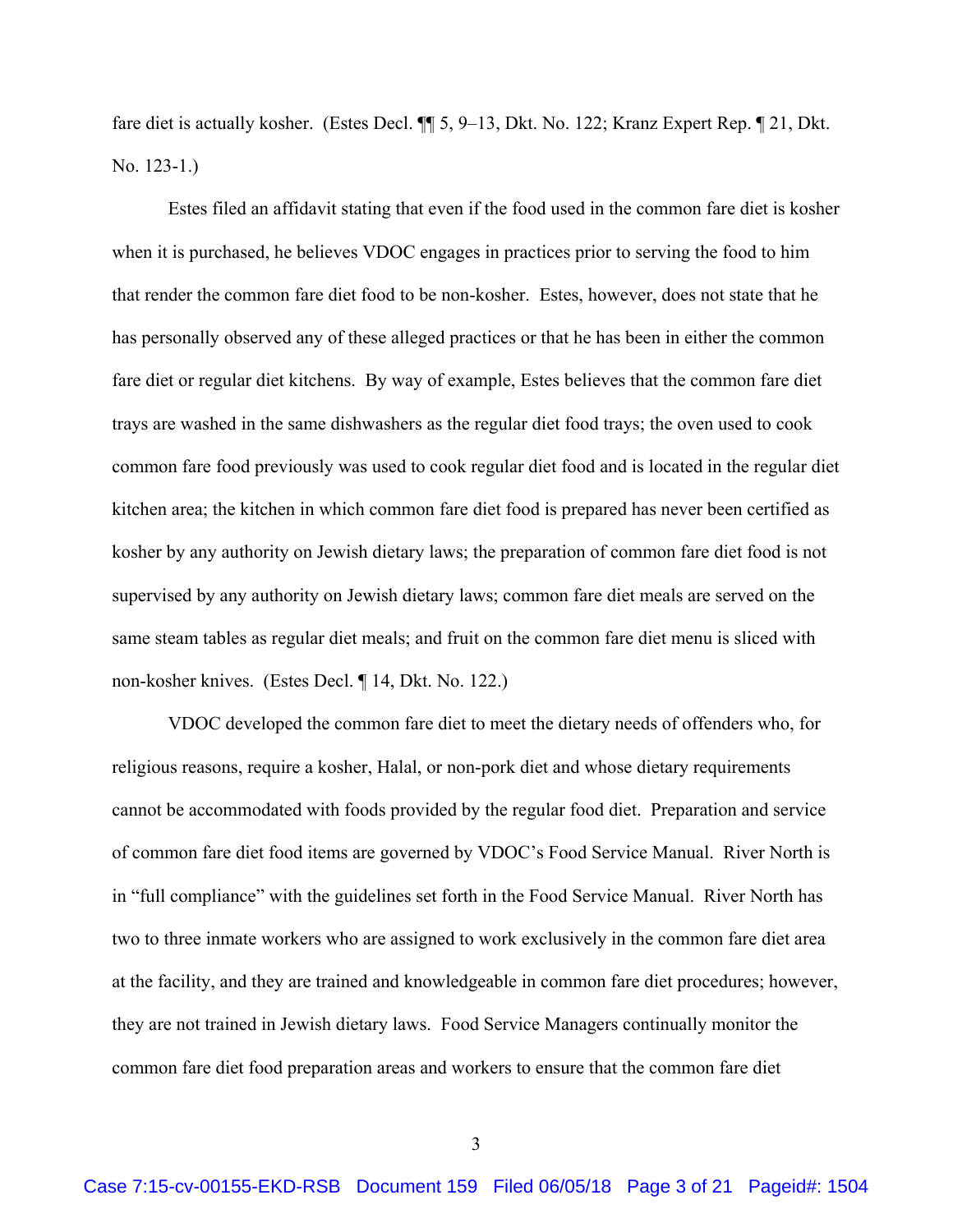policies are being followed. If a kitchen worker violated policy, he would be subject to discipline and loss of his job. (Engelke Aff. ¶¶ 4–5, Dkt. No. 126-2; Gregg Aff. ¶ 5, Dkt. No. 126-10; Morrison Aff. ¶¶ 4–5, Dkt. No. 126-12; Engelke Dep. 47, Dkt. No. 125-2.)

Pursuant to VDOC policy, only authorized food items are served on the common fare diet menu.<sup>6</sup> All foods purchased and used for the common fare diet are consistent with or certified kosher by a recognized Orthodox Standard, such as a "U," "K," or "CRC," or they are certified halal. According to policy, River North staff verifies that the kosher food purchased for the common fare diet is kosher by visually inspecting the symbols on the packaging. All kosher and non-kosher food items are stored separately. The inmates working in the food storage area check for kosher labeling on the food items. (Engelke Aff. ¶ 6; Morrison Aff. ¶¶ 7–8.)

The common fare diet does not mix meat and dairy. The only meat offered on the common fare diet menu is tuna. Fruits and vegetables offered at VDOC facilities are routinely inspected for freshness, and they are properly cleaned before serving. When it is time for meal preparation, the common fare diet kitchen worker will retrieve the food items that he needs and take them to the common fare diet room. Common fare diet meals are prepared in an area separate from the regular diet meal preparation, with separate utensils and with designated common fare diet equipment. There is a common fare diet cooler area and a common fare diet warming area. Hot common fare diet meals are prepared on designated hot plates, steamers, or kettles in a designated area of the kitchen. The same steam table is used for both common fare diet and regular diet food, but it is not used for both diets at the same time. The steam table is cleaned and sanitized between uses. The oven used for preparing certain common fare diet food items is located in the regular diet area, but is labeled "common fare only" and is utilized only

 <sup>6</sup> <sup>6</sup> The court notes, however, that plaintiff's expert, Rabbi Kranz, contends that some of the food items on the common fare diet lack proper kosher certification. (Kranz Expert Rep. ¶ 25.)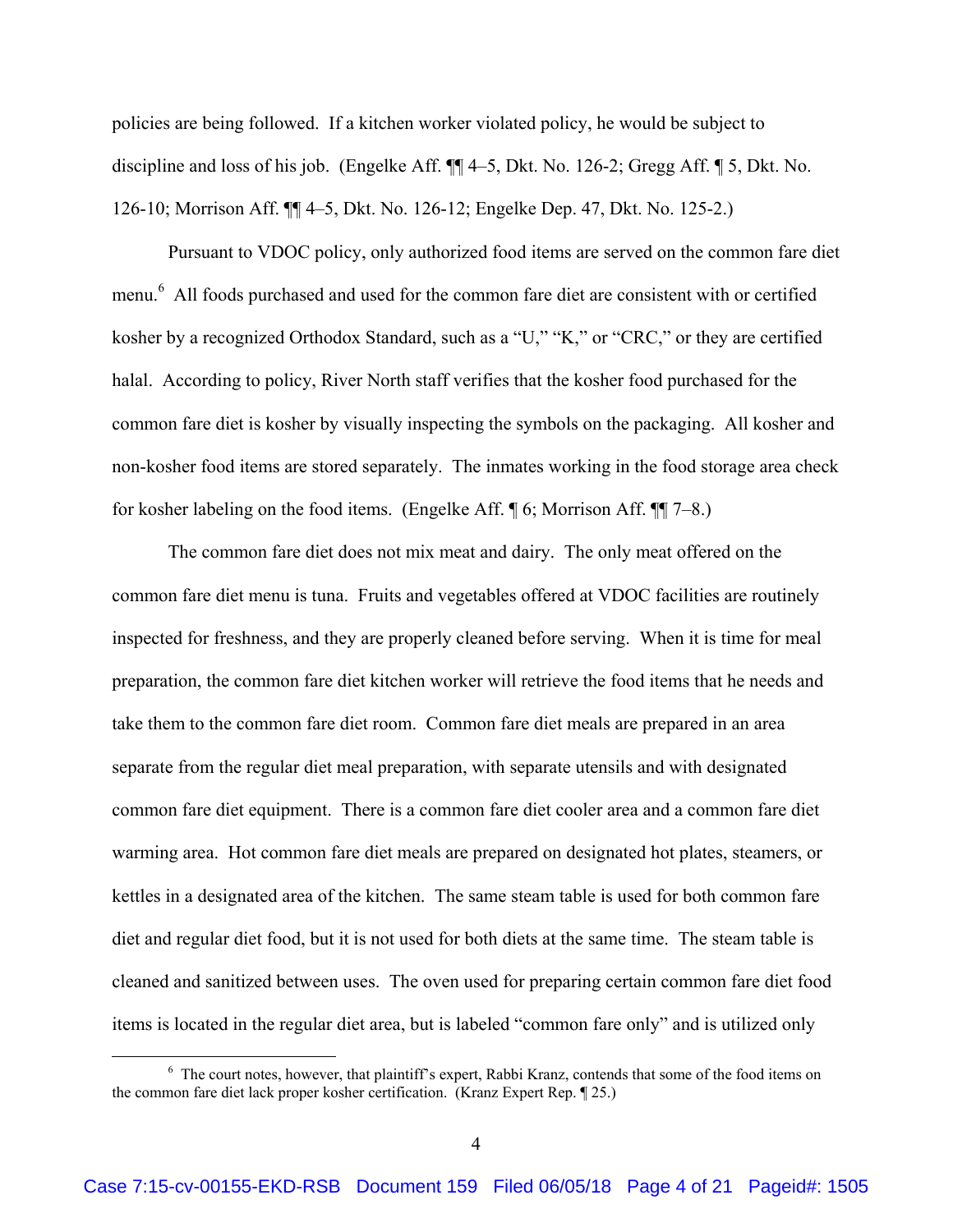for cooking common fare diet food items. There is also a tilt skillet that is exclusively for preparation of common fare diet food items. Kosher and non-kosher food items are kept separate at all times. The common fare diet food is not prepared outside the common fare kitchen except when using the oven. (Engelke Aff. ¶ 7; Morrison Aff. ¶ [ 8–10.)

After inmates finish eating a common fare diet meal, they place their trays into a tray slot that is connected to the "tray room." The regular diet trays are cleaned first, and then the dishwasher is broken down; taken apart; washed, rinsed, and sanitized inside and out; and put back together to then be used for cleaning the common fare diet trays, lids, and cups. The common fare diet trays are placed on drying racks labeled for common fare diet use. All eating utensils are disposable. Cooking utensils are cleaned in a separate common fare diet sink. (Morrison Aff. ¶¶ 11–13.)

According to the only expert in the case, Orthodox Rabbi Yossel Kranz,<sup>7</sup> "the common fair diet provided by VADOC to inmates at River North, including Mr. Estes, does not comply with the laws of Kashrut [kosher], and the common fare diet is not an acceptable diet for Jewish inmates who follow the laws of Kashrut." (Kranz Expert Rep. ¶ 11.) While he did not inspect any VDOC facility for purposes of his report, he "would not certify River North's common fare kitchen as kosher." (*Id.* ¶ 18.) Rabbi Kranz explains that the laws of Kashrut *require* that food be prepared with "rabbinical oversight or supervision by a Jew knowledgeable in the laws of Kashrut and strictly adherent to those laws in one's personal life" and that such supervision does not occur at River North. (*Id.*  $\P$ [21–22.) He explained that it is assumed that a person without a

 $\frac{1}{7}$  $\frac{7}{1}$  The fact witness for defendants, Rabbi Schectman, who is only considered for purposes of defendants' motion, does not state whether he is an Orthodox rabbi. In any event, he comments only on his inspection of the River North kitchen on one day. He did make recommendations for purification of serving line counters, wells, and the racks used for common fare trays, and defendants apparently have adopted those recommendations. (Schectman Aff. ¶ 5, Dkt. No. 126-5; Defs' Mem. Supp. Mot. Summ. J. 9, Dkt. No. 126.)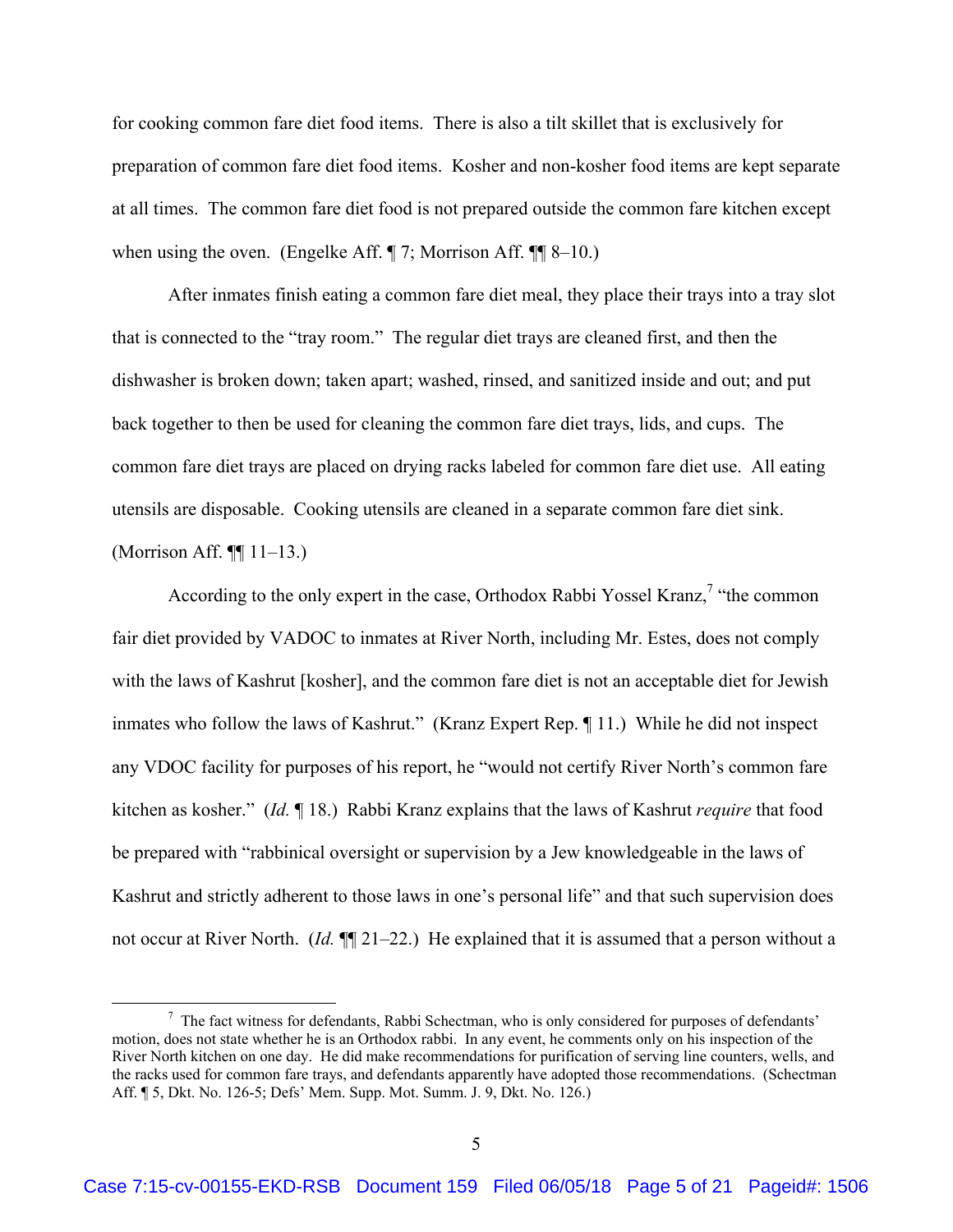personal commitment to Judaism and kosher food cannot be entrusted with the responsibility of protecting the integrity of the laws of Kashrut. (*Id.*) As an example, such supervision is required in restaurants that are certified kosher. (Kranz Dep. 26, Dkt. No. 126-15.) Supervision is, in other words, "part and parcel of the laws of kosher …." (*Id.* at 38.) Notably, it is "undisputed that there is no rabbinical supervision and there is no specific training as to Jewish dietary laws" at River North. (Defs.' Opp'n to Pl.'s Mot. Summ. J. 12; Dkt. No. 132.) Defendants point out, however, that Rabbi Kranz agrees that "supervision doesn't make things kosher; it just ensures that they are kosher." (Kranz Dep. 27.)

It is also undisputed that kosher food can become non-kosher depending upon how it is prepared and handled. The parties differ, though, as to whether VDOC procedures render the kosher foods non-kosher. Defendants note the separation of the foods, utensils, etc., and their cleaning procedures. They also note the separate areas for storage and preparation and the cleaning of any shared spaces between common fare and other diets. On the other hand, Rabbi Kranz notes likelihoods, possibilities, and risks of contamination or non-compliance, but cannot be definitive. His report notes that: VDOC procedures "do not create an environment that is likely to comply with the laws of Kashrut"; the method of cooking "invites a host of problems"; and there is a "risk of impermissible contact between those common fare items and nonkosher food residue . . . potentially rending those common fare food items and utensils not kosher . . . ." (Kranz Expert Rep. 14, 15, 19.) He proposes that, in lieu of North River's kitchen use of rabbinical supervision, VDOC could use kosher prepackaged meals as an alternative.

## **B. Costs of Alternatives**

Defendants claim that the proposed alternatives are not only necessary, but also too costly. They state that VDOC used to provide prepackaged meals to certain offenders three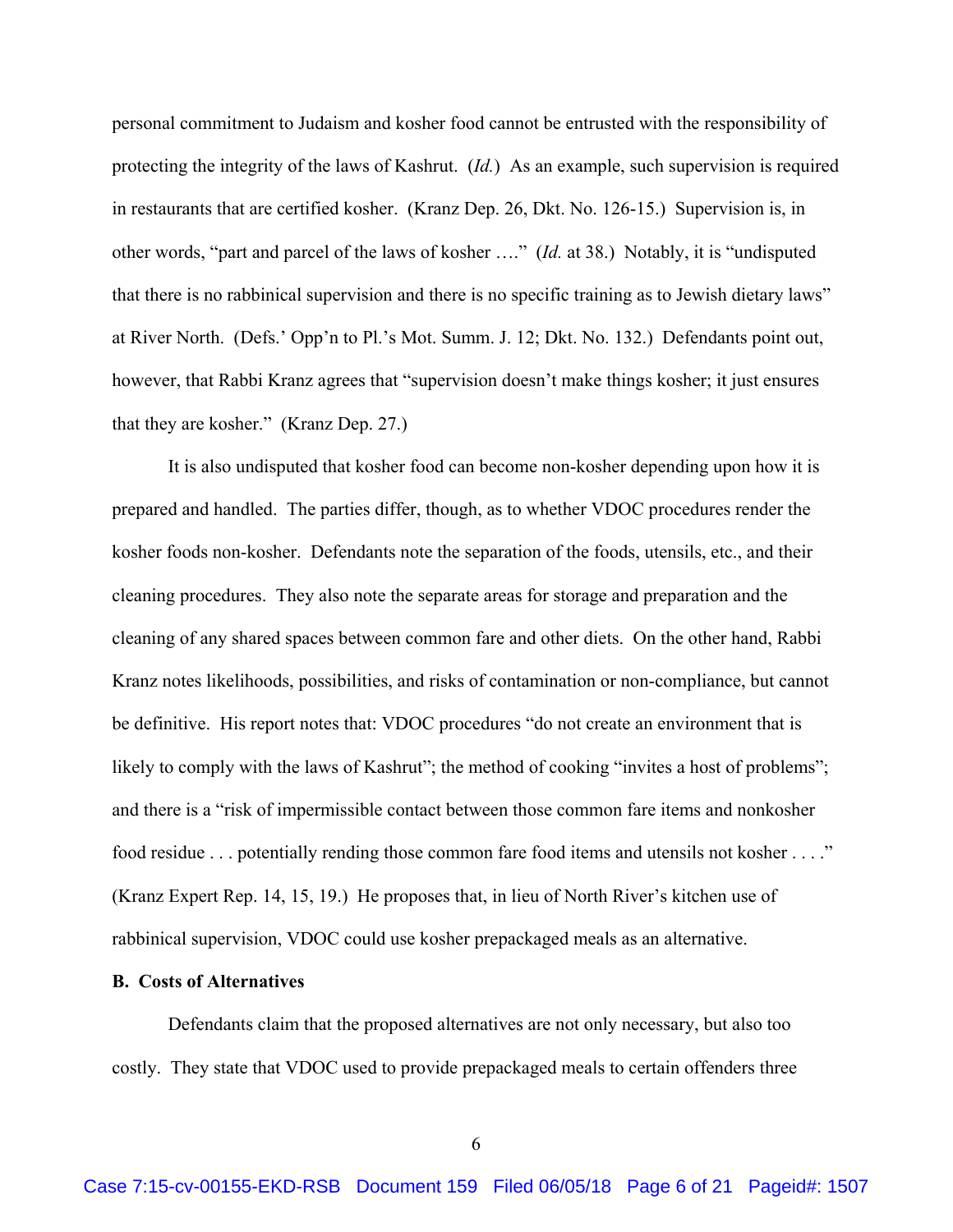times a week, but it proved too costly. (Engelke Aff. ¶ 10.) Prior to implementing the common fare diet, prepackaged meals were provided to Nation of Islam inmates at one correctional facility. Based on that experience, defendants estimate that the daily cost to provide kosher prepackaged meals per offender would be \$8.50 and the current VDOC budget is \$2.10. (*Id.*) The federal government is said to incur costs of \$6.19 per inmate per day for prepackaged meals. (*Id.* ¶ 11.) Defendants state that the common fare diet is available at 17 facilities and that VDOC serves meals to approximately 30,066 inmates. (Robinson Aff. ¶ 8, Dkt. No. 126-11.) However, only 3,000 inmates receive the common fare diet. (Engelke Aff. ¶ 10.) There is no information, however, regarding the number of offenders that want a kosher meal for religious reasons or the estimated cost of providing kosher prepackaged meals, and defendants did not ascertain that information. (Engelke Dep. 29, 92, 102.) Defendants do assert that an Orthodox Jewish organization considers there to be 18 VDOC Orthodox Jewish offenders, if you include Estes. (Morris Aff. ¶ 4, Dkt. No. 126-13.) The annual cost if all of these offenders requested prepackaged meals would be an increased cost of \$42,048 (at a cost of \$8.50 per day per offender). Without prepackaged meals, VDOC estimates an annual cost of over \$100,000 for each of the facilities that serve the common fare diet (17 of them) to hire individuals to supervise all of the common fare meals. (Robinson Aff.  $\P$ 8.)

### **C. Passover**

In support of his claim regarding Passover, Estes states that the common fare diet meals which are provided to him on the Jewish holiday of Passover are not kosher-for-Passover in accordance with Orthodox Jewish standards. Estes does not explain how the common fare diet's Passover meals violate his religious beliefs, but Rabbi Kranz describes the Orthodox Jewish standards pertaining to Passover. Rabbi Kranz states that to "make even the most mundane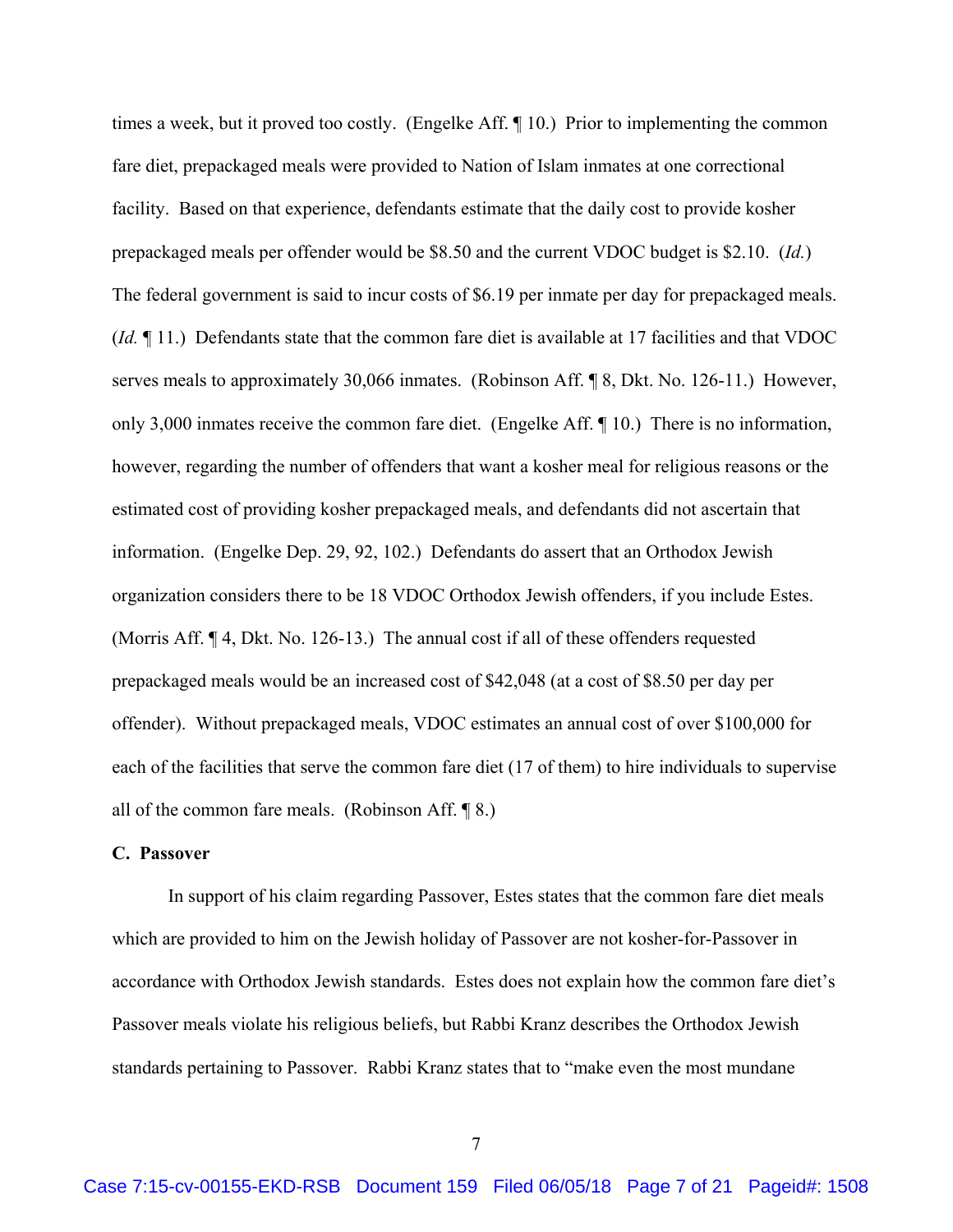kitchen kosher-for-Passover is a truly difficult task, and the procedures are intricate and complex and require expertise and supervision to be done correctly." He explains that, in any kitchen, all interior surfaces of the oven and stovetop must be treated with a blow torch; the oven must be made to glow red hot for a specified time; every exposed surface in the kitchen, including the outside surface of the oven, stovetop, counter top, cabinet shelves, and storage shelves, but excluding the ceiling, floor, and doors, must be cleaned and then covered; and all utensils made of metal and glass, and all pots, pans, plates, cups, and dishes must be placed in boiling water under proper supervision for a specified time. (Estes Decl. ¶ 15; Kranz Expert Rep. ¶ 26–27.)

During Passover, River North offers Passover meals from the common fare diet menu that are free of leavened food items, legumes, and grains. Matzah is substituted for leavened food items. In addition to the Passover meals offered at the facility, inmates have access to kosher-for-Passover meals from the commissary. In 2015, the kosher-for-Passover commissary selection was limited to kosher matzah, kosher chocolate, macaroons, and gefilte fish because inmates at Security Level 4 facilities, such as River North, did not have access to microwaves to be able to cook hot meals on their own. In 2016, River North had microwaves available to inmates and, thus, chicken and matzo ball soup, beef stew, and chicken with potatoes were added to the kosher-for-Passover commissary selections. In 2017, VDOC also approved donations of kosher-for-Passover food for individual inmates from various groups and synagogues. (Kanode Aff. ¶¶ 14–15, Dkt. No. 126-1.)

#### **D. Shofar**

In support of his claim regarding the Shofar, Estes states that Jewish law mandates the blowing of the Shofar during prayer services on the high holidays of Rosh Hashanah and Yom Kippur. Estes requested permission to use a Shofar on these days, and VDOC and River North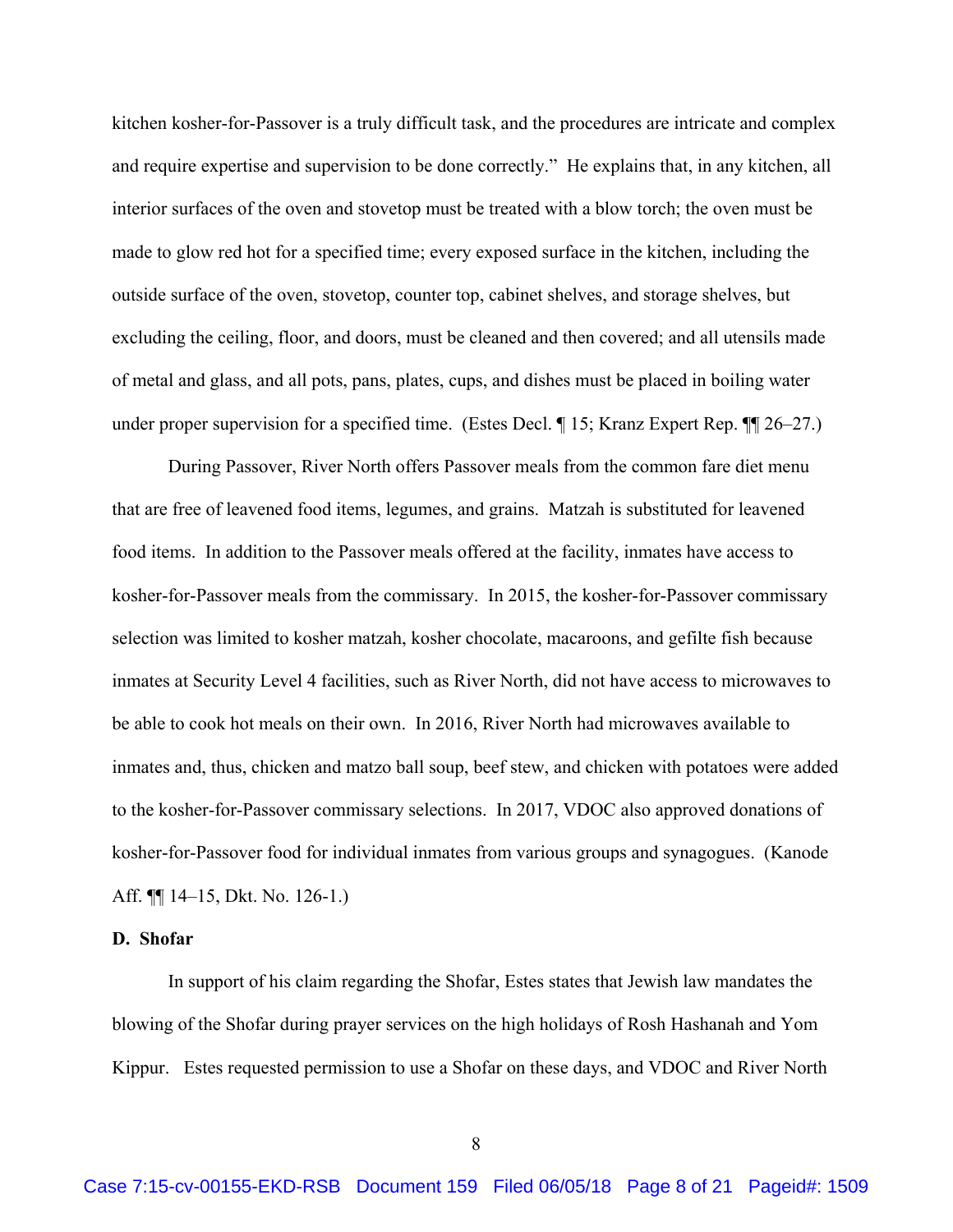have refused his requests based on concerns that the horn could be used as a weapon or create a health concern if inmates were allowed to possess it. (Estes Decl.  $\P$  22–23; 2d Am. Compl.  $10-11.$ )

## **E. Fasting Days**

In support of his claim regarding fasting days, Estes states that Jewish law mandates observance of several fast days each year which end at nightfall when fasts are then broken. Estes avers that VDOC does not recognize the three fast days of: Asara b'Tevet, Shivah Asar B'Tammuz, and Tisha b'Av. $8$  He states that he has requested that VDOC and River North accommodate his religious exercise by serving him dinner after the conclusion of these fast days and that their refusal to do so "forces [him] to violate core religious Jewish doctrine." The second amended complaint argues that Estes cannot simply refuse his common fare diet trays on these fast days because doing so would risk his suspension or removal from the common fare diet as inmates are required to take at least seventy-five percent of common fare meals served each month. The second amended complaint also argues that fasting until the morning following the fast days causes hunger and pain for Estes, although Estes does not say this in his affidavit. (Estes Decl. ¶¶ 18–21; 2d Am. Compl. 11–12.)

#### II. DISCUSSION

### **A. Summary Judgment Standard**

Federal Rule of Civil Procedure 56(a) provides that a court should grant summary judgment "if the movant shows that there is no genuine dispute as to any material fact and the movant is entitled to judgment as a matter of law." Summary judgment is precluded only if the dispute about a material fact is ""genuine," that is, if the evidence is such that a reasonable jury

 $\begin{array}{c|c}\n\hline\n\text{1} & \text{2} & \text{3} \\
\hline\n\text{2} & \text{3} & \text{4}\n\end{array}$ <sup>8</sup> The court notes that these one of these fast days occurs in the winter months and two occur approximately three weeks apart during the summer months.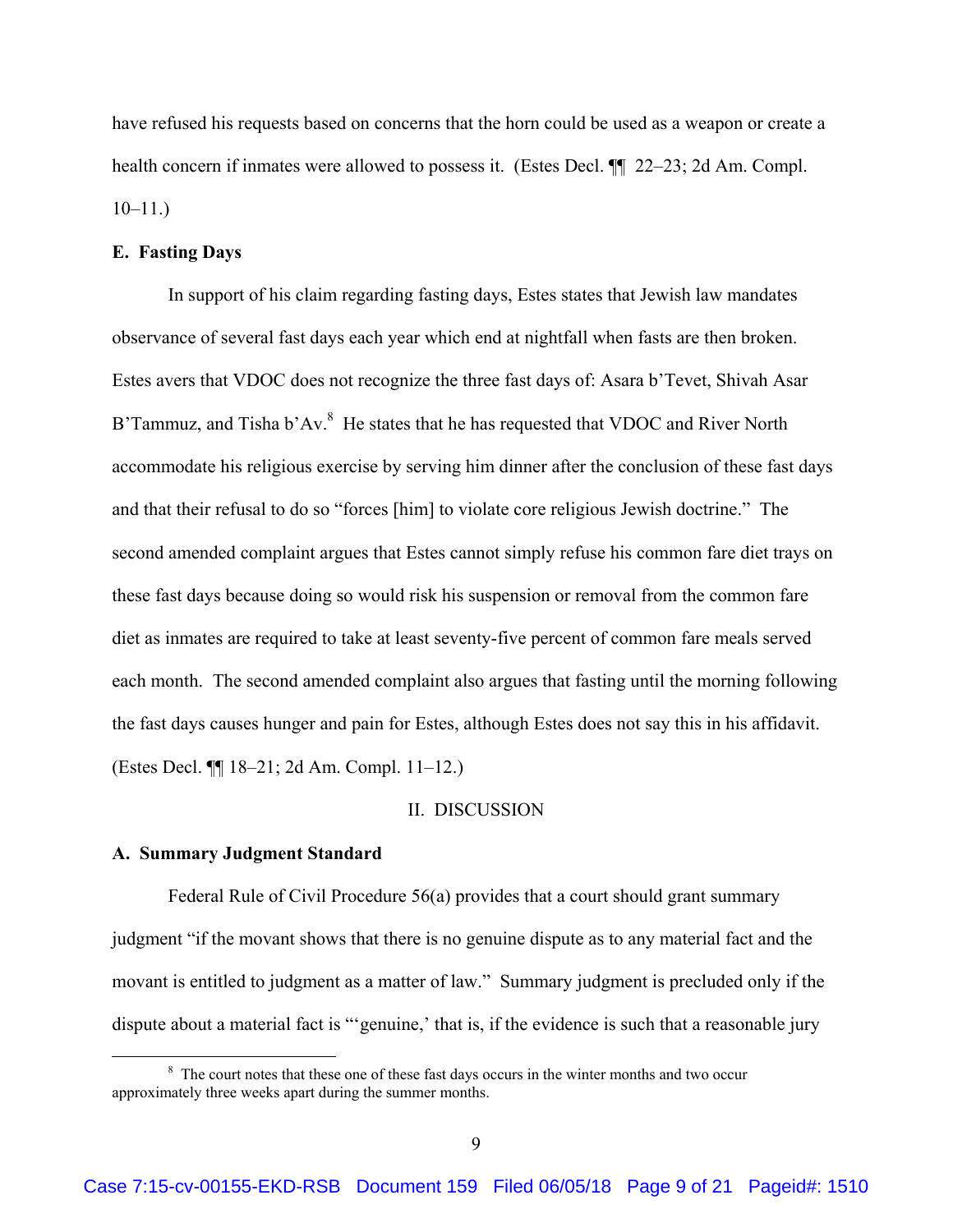could return a verdict for the nonmoving party." *Anderson v. Liberty Lobby, Inc.*, 477 U.S. 242, 248 (1986); *see also JKC Holding Co. v. Wash. Sports Ventures, Inc.*, 264 F.3d 459, 465 (4th Cir. 2001). If the evidence of a genuine issue of material fact "is merely colorable or is not significantly probative, summary judgment may be granted." *Anderson*, 477 U.S. 249–50 (internal citations omitted). In considering a motion for summary judgment under Rule 56, a court must view the record as a whole and draw all reasonable inferences in the light most favorable to the nonmoving party. *See, e.g.*, *Celotex Corp. v. Catrett*, 477 U.S. 317, 322–24 (1986); *Shaw v. Stroud*, 13 F.3d 791, 798 (4th Cir. 1994). When cross-motions for summary judgment are before a court, the court examines each motion separately, employing the familiar standard under Rule 56. *Defs. of Wildlife v. N.C. Dep't of Transp.*, 762 F.3d 374, 392 (4th Cir 2014) (quoting *Bacon v. City of Richmond, Va.*, 475 F.3d 633, 638 (4th Cir. 2007)). The nonmoving party may not rely on beliefs, conjecture, speculation, or conclusory allegations to defeat a motion for summary judgment. *Baber v. Hosp. Corp. of Am.*, 977 F.2d 872, 874–75 (4th Cir. 1992). Instead, the evidence relied on must meet "the substantive evidentiary standard of proof that would apply at a trial on the merits." *Anderson*, 477 U.S. at 252; *see also Mitchell v. Data Gen. Corp.*, 12 F.3d 1310, 1315–16 (4th Cir. 1993) ("The summary judgment inquiry thus scrutinizes the plaintiff's case to determine whether the plaintiff has proffered sufficient proof, in the form of admissible evidence, that could carry the burden of proof of his claim at trial."); *Sakaria v. Trans World Airlines*, 8 F.3d 164, 171 (4th Cir. 1993) (finding that the district court properly did not consider inadmissible hearsay in an affidavit filed with motion for summary judgment).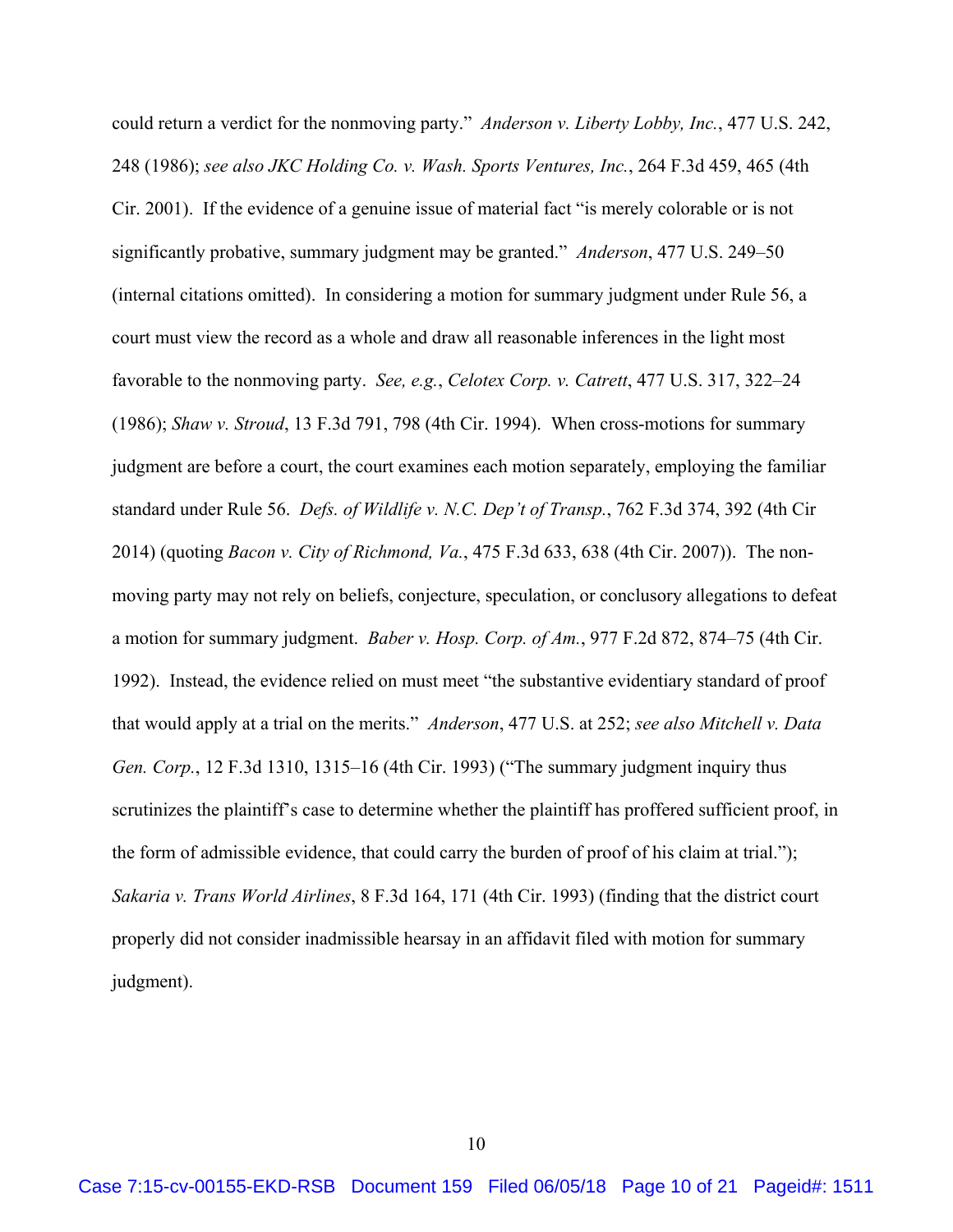#### **B. RLUIPA**

Section 3 of RLUIPA provides that "[n]o government shall impose a substantial burden on the religious exercise of a person residing in or confined to an institution . . . even if the burden results from a rule of general applicability, unless the government demonstrates that" the burden is "in furtherance of a compelling governmental interest[] and [] is the least restrictive means of furthering that . . . interest." 42 U.S.C. § 2000cc-1(a).

A substantial burden on religious exercise occurs when a government, through act or omission, "put[s] substantial pressure on an adherent to modify his behavior and to violate his beliefs." *Lovelace v. Lee*, 472 F.3d 174, 187 (4th Cir. 2006) (quoting *Thomas v. Review Bd. of Ind. Emp't Sec. Div.*, 450 U.S. 707, 718 (1981)). The plaintiff bears the initial burden of establishing that the government's actions substantially burdened his exercise of religion. *See, e.g.*, *Krieger v. Brown*, 496 F. App'x 322, 324 (4th Cir. 2012); *Adkins v. Kaspar*, 393 F.3d 559, 567 n.32 (5th Cir. 2004); *Civil Liberties for Urban Believers v. Chicago*, 342 F.3d 752, 760 (7th Cir. 2003). In conducting the substantial burden inquiry, the plaintiff "is not required . . . to prove that the exercise at issue is required by or essential to his religion." *Krieger*, 496 F. App'x at 325 (citing *Cutter v. Wilkinson*, 544 U.S. 709, 725 n.13 (2005)). Nevertheless, "at a minimum the substantial burden test requires that a . . . plaintiff demonstrate that the government's denial of a particular religious . . . observance was more than an inconvenience to one's religious practice." *Smith v. Allen*, 502 F.3d 1255, 1278 (11th Cir. 2007) (citing *Midrash Sephardi, Inc. v. Town of Surfside*, 366 F.3d 1214, 1227 (11th Cir. 2004)), *abrogated on other grounds by Sossamon v. Texas*, 563 U.S. 277 (2011). No substantial burden occurs if the government action merely makes the "religious exercise more expensive or difficult," but fails to pressure the adherent to violate his or her religious beliefs or abandon one of the precepts of his religion.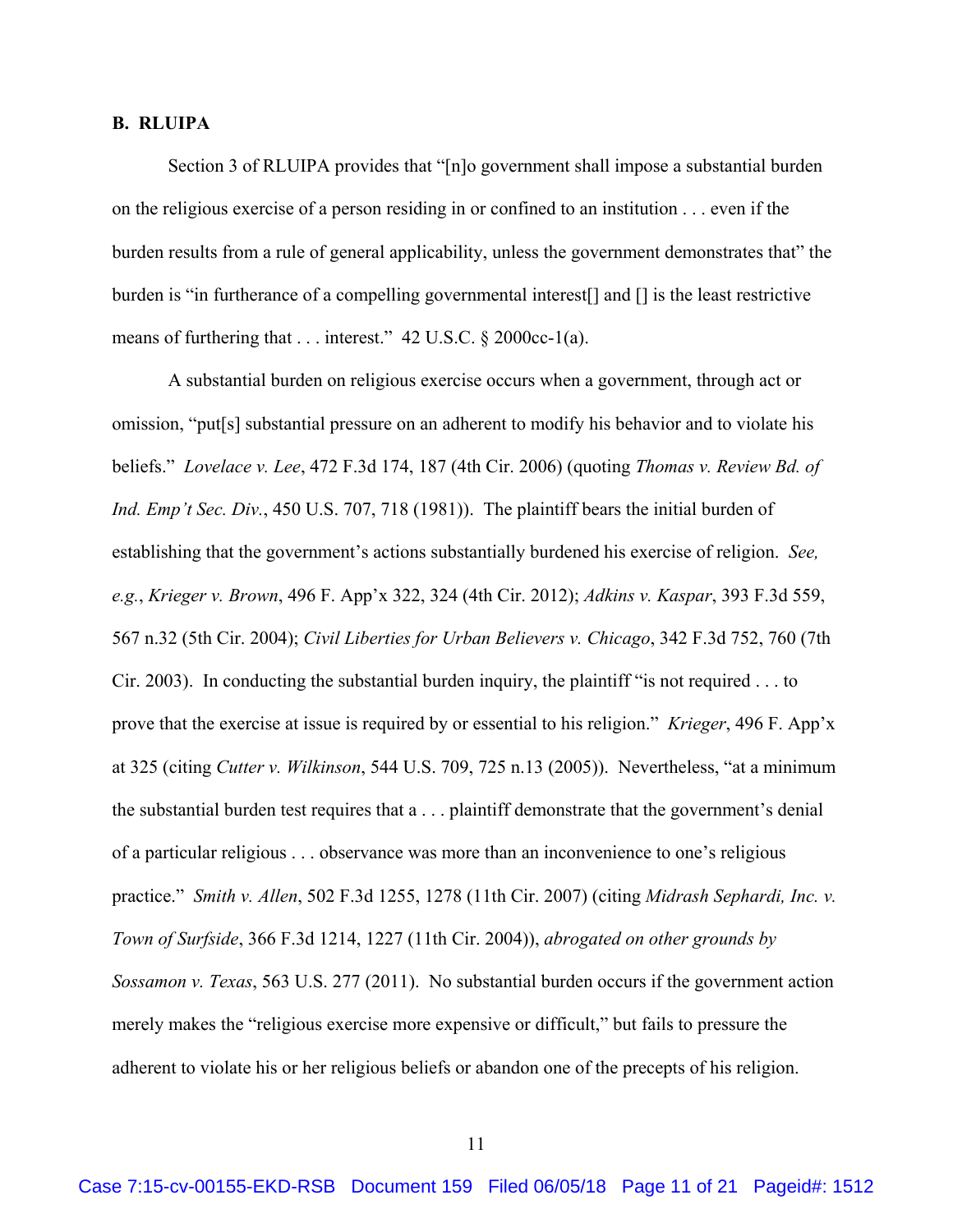*Living Water Church of God v. Charter Twp. of Meridian*, 258 F. App'x 729, 739 (6th Cir. 2007).

Once a plaintiff produces *prima facie* evidence to support the claim that the challenged practice or law substantially burdens the plaintiff's exercise of religion, the government bears the burden of persuasion on whether the practice or law is the least restrictive means of furthering a compelling governmental interest. 42 U.S.C. § 2000cc-2(b). "The least-restrictive-means standard is exceptionally demanding, and it requires the government to show that it lacks other means of achieving its desired goal without imposing a substantial burden on the exercise of religion by the objecting party." *Jehovah v. Clarke*, 798 F.3d 169, 177 (4th Cir. 2015) (quoting *Holt v. Hobbs*, 135 S. Ct. 853, 864 (2015)) (internal quotation marks and citations omitted). "If a less restrictive means is available for the Government to achieve its goals, the Government must use it." *Holt*, 135 S. Ct. at 864 (citations omitted). Courts must give "due deference to the experience and expertise of prison and jail administrators in establishing necessary regulations and procedures to maintain good order, security and discipline, consistent with consideration of costs and limited resources." *Cutter*, 544 U.S. at 723 (citations omitted) (internal quotation marks omitted). "RLUIPA . . . is not meant to elevate accommodation of religious observances over the institutional need to maintain good order, security, and discipline or to control costs." *Baranowski v. Hart*, 486 F.3d 112, 125 (5th Cir. 2007) (citation omitted). However, courts should not "mechanically accept" prison administrators' rationale for restricting religious exercise. *Lovelace*, 472 F.3d at 190.

 RLUIPA does not authorize an award of damages against state officials sued in their individual capacities, *Rendelman v. Rouse*, 569 F.3d 182, 189 (4th Cir. 2009), and the Eleventh

12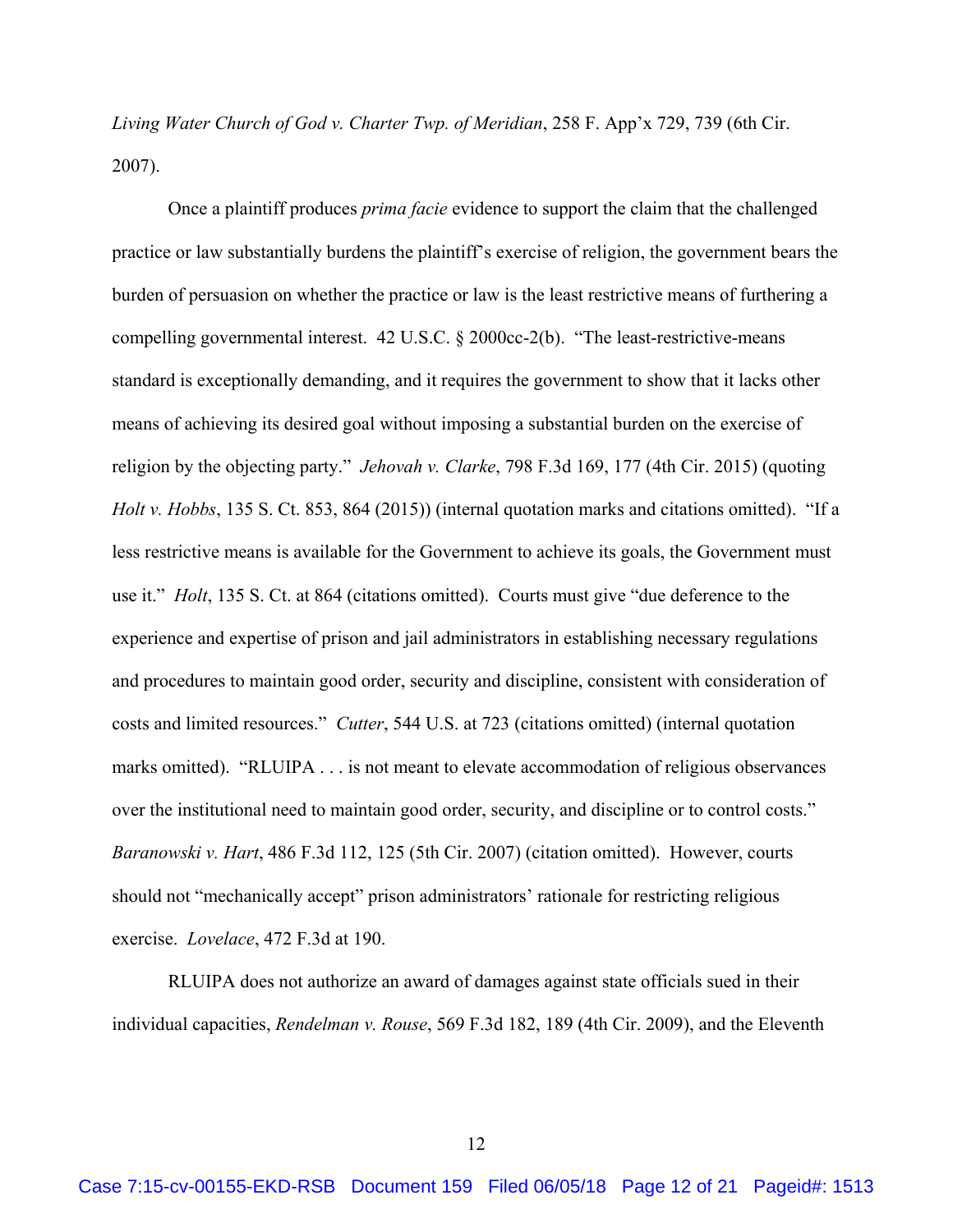Amendment bars a recovery of damages under RLUIPA against state officials sued in their official capacities, *Madison v. Virginia*, 474 F.3d 118, 133 (4th Cir. 2006).

#### **1. Kosher diet**

Estes avers that he must eat kosher in accordance with Orthodox Jewish law. He argues that the common fare diet that he receives at River North is not kosher because there are no procedures in place to ensure compliance with kosher dietary laws. Rabbi Kranz confirms this. According to Rabbi Kranz, the kosher diet can be supervised by a rabbi or a Jew who is both knowledgeable in Jewish dietary laws and strictly adherent to those laws in his personal life. While the court refers to this supervision as "rabbinical supervision," the court understands that the supervision does not necessarily require a rabbi.

 Defendants concede that there is no rabbinical supervision, or supervision by those that are trained in the laws of Kashrut, over the common fare diet. However, they argue that a lack of supervision does not make kosher food non-kosher, as admitted by Rabbi Kranz, and Estes has not come forward with sufficient proof that he has consumed non-kosher food.<sup>9</sup> Defendants assert that, because Estes lacks this proof, he cannot show a substantial burden on the exercise of his religion. They argue that Estes is urging the court to apply "religious law," but that the court is bound instead by federal law.

Defendants conveniently overlook the fact that courts, in applying federal law (RLUIPA in this case), look to the religious beliefs of an individual plaintiff. A substantial burden on religious exercise occurs when a government, through act or omission, "put[s] substantial pressure on an adherent to modify his behavior and to violate *his beliefs*." *Lovelace*, 472 F.3d at

 $\frac{1}{9}$ <sup>9</sup> Rabbi Kranz also opines that the common fare diet provided by VDOC does not comply with the laws of Kashrut and is not acceptable for Jewish inmates who follow those laws. Because of the court's ruling, though, it need not decide whether there are genuine disputes of fact as to whether the food, preparation, separation, and cleaning are sufficient to render the meal kosher or non-kosher.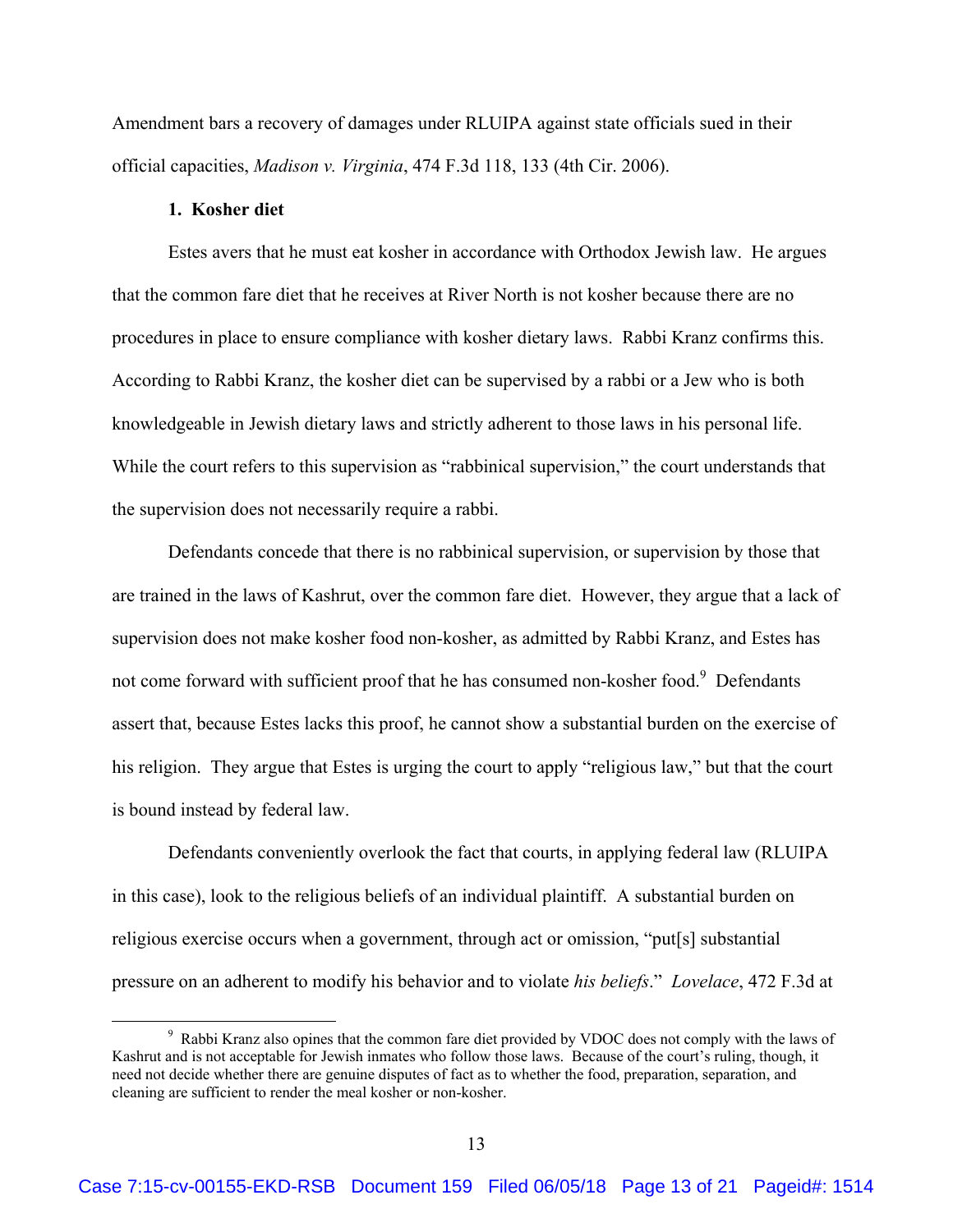187 (emphasis added). Although defendants argue that Estes already receives a kosher diet, there is no dispute that there is no rabbinical supervision over the sourcing, preparation, cooking, or serving of common fare diet meals at River North, as required by Estes's religious beliefs. Accordingly, the court finds that Estes has established a substantial burden on his religious exercise.

Having made that finding, the burden shifts to the defendants to show that the substantial burden on religious exercise is in furtherance of a compelling governmental interest and is the least restrictive means of furthering that interest. 42 U.S.C. § 2000cc-1(a). The court finds that the defendants have not met their burden of persuasion. Defendants argue that their provision of the common fare diet survives RLUIPA scrutiny because it is "narrowly tailored to further compelling governmental interests, such as controlling costs and providing an administratively workable program to provide offender meals." (Defs.' Mem. Supp. Mot. Summ. J. 2, Dkt. No. 126.) With regard to cost, defendants state that providing pre-packaged meals, as suggested by Estes, is cost- prohibitive. (*Id.* at 12.)As already noted, defendants submit that VDOC's current budget for inmate meals is \$2.10 per inmate, per day. (Engelke Aff. ¶ 10.) VDOC's Director of Food Services, Mark Engelke, estimates that pre-packaged meals would cost \$8.50 per inmate, per day and states that the Federal Bureau of Prisons spends \$6.19 per inmate.<sup>10</sup> (*Id.* ¶¶ 10–11.) While Engelke states that there are 3,000 inmates currently participating in the common fare diet program within VDOC, (*id.* ¶ 10), there is no evidence indicating how many inmates within VDOC would want certified kosher meals to accommodate their religious beliefs. An Orthodox Jewish organization has identified only 17 Jewish offenders in VDOC, so including plaintiff the increased annual cost if all of these offenders requested a certified, prepackaged, kosher diet

 $10$  Engelke does not specify if the \$6.19 per inmate is a daily budget or some other measure. He also does not indicate whether these pre-packaged meals are kosher according to Jewish dietary laws.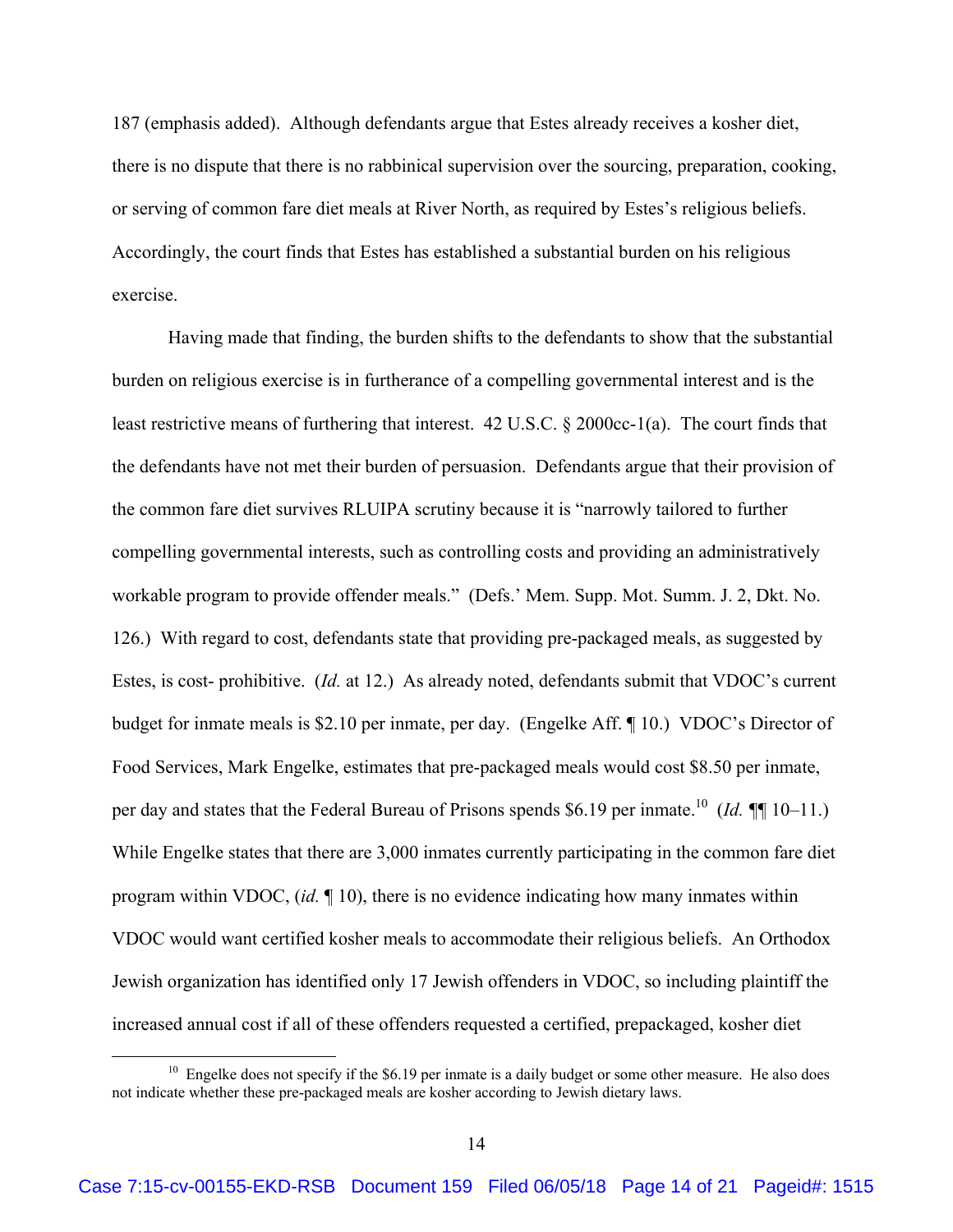would be approximately  $$42,048$ <sup>11</sup> Moreover, defendants do not assert how accommodating Estes, alone, is cost prohibitive. In evaluating whether there is a compelling interest, though, the challenged policy is evaluated as applied "to the person—the particular claimant whose sincere exercise of religion is being substantially burdened." *Burwell v. Hobby Lobby Stores, Inc.*, 134 S. Ct. 2751, 2779 (2014). This individualized analysis requires the court to "loo[k] beyond broadly formulated interests" and to "scrutiniz[e] the asserted harm of granting specific exemptions to particular religious claimants." *Id.* at 2779; *see also Holt*, 135 S. Ct. at 863 (emphasizing that RLUIPA requires a "focused inquiry" as to "the particular claimant").

Defendants also state that hiring rabbinical supervisors at each of the 17 VDOC facilities that serve the common fare diet would be cost prohibitive. (Robinson Aff. ¶ 8, Dkt. No. 126, attach 11.) The Chief of Corrections Operations, David Robinson, estimates that it would cost over \$1.7 million to provide proper rabbinical supervision at each of the common fare diet facilities. (*Id.*) However, defendants provide the court no context to this figure as it relates to VDOC's overall budget. Moreover, the defendants do not explain why each of the 17 common fare diet facilities would need rabbinical supervision in order to accommodate Estes's religious beliefs, rather than only River North, or even a few VDOC facilities.

 With regard to administrative concerns, defendants assert that accommodating "numerous religious diets presents other significant operational issues and costs," (Defs.' Mem. Supp. Mot. Summ. J. 12), including longer dining hours, increased inmate movement, and increased need for security staffing. Defendants argue that the common fare diet program allows VDOC to "reduces costs and promote efficiency" by being a "single, centralized food program." (*Id.* at

<sup>&</sup>lt;sup>11</sup> The court further notes that, as recognized by *Hobby Lobby*, RLUIPA "may require a government to incur expenses in its own operations to avoid imposing a substantial burden on religious exercise." *Burwell v. Hobby Lobby Stores, Inc.*, 134 S. Ct. 2751, 2761–62 (2014); 42 U.S.C. § 2000cc-3(c).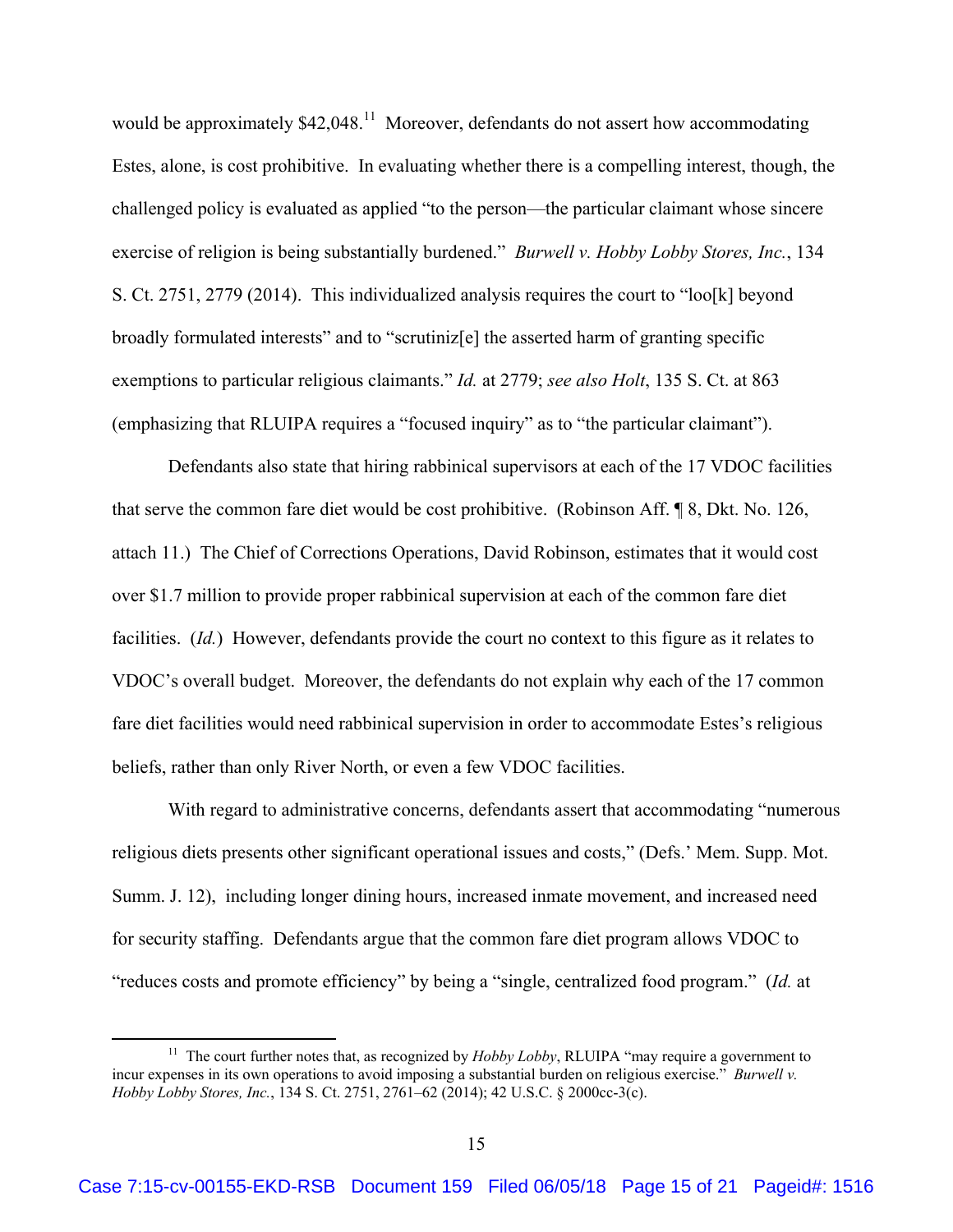26.) However, Estes does not necessarily seek a separate diet; he seeks a diet that the defendants argue they are already providing, but with the added element of rabbinical supervision. If the common fare diet is kosher, as they argue it is, defendants need only add the requisite rabbinical supervision in order to accommodate Estes's religious beliefs. Thus, the court does not find defendants' argument as to administrative concerns persuasive.

Based on the foregoing, even if costs and administrative concerns were compelling governmental interests here, the court finds that defendants have not demonstrated that the common fare diet, as currently administered to Estes, is the least restrictive means of furthering those interests in cost containment or administrative concerns. As the United States Supreme Court has stated, "The least-restrictive-means standard is exceptionally demanding, and it requires the government to show that it lacks other means of achieving its desired goal without imposing a substantial burden on the exercise of religion by the objecting party. If a less restrictive means is available for the Government to achieve its goals, the Government must use it." *Holt*, 135 S. Ct. at 864 (internal citations and alterations omitted). The government has not shown that it lacks other means of achieving its desired goal without burdening Estes's exercise of religion. Accordingly, the court will deny defendants' motion for summary judgment and will grant Estes's motion for summary judgment as to this claim.<sup>12</sup>

### **2. Passover**

With regard to Estes's Passover claim, the court finds that he has not demonstrated that the defendants have substantially burdened his religious beliefs. There is no dispute that River

 $12$  Although neither party specifically discusses how other states accommodate similar religious beliefs of inmates, consideration could be given to housing all inmates who require rabbinical supervision at one facility with either prepackaged meals (as VDOC did for Nation of Islam followers), or a rabbi, or an individual trained in the laws of Kashrut. Consideration could also be given to training in the laws of Kashrut with periodic review or video supervision by a rabbi.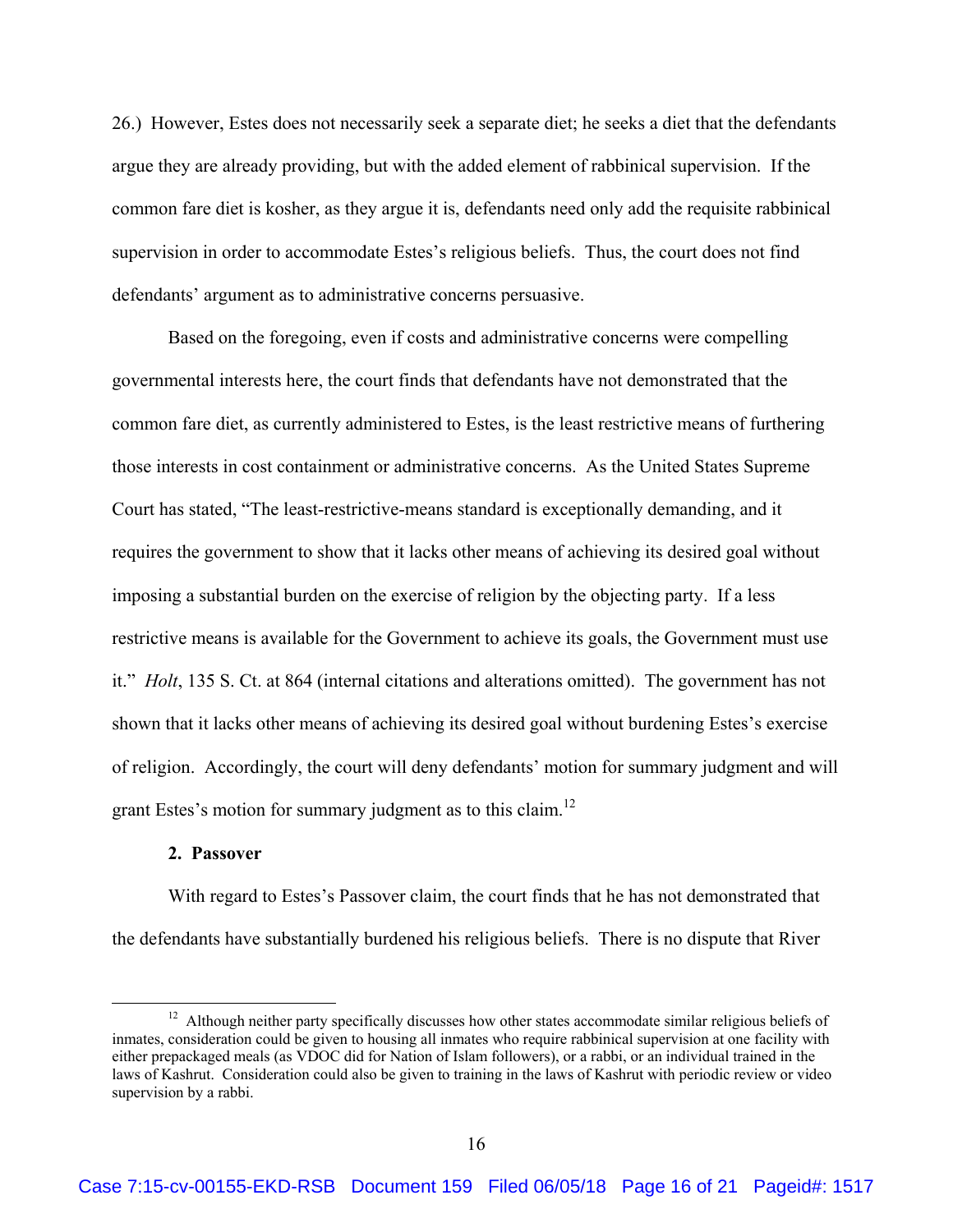North does not prepare the common-fare-diet kitchen for Passover in the manner described by Rabbi Kranz. However, Estes does not allege that the kosher-for-Passover options available for order from the commissary are inadequate or non-kosher. The fact that he has to pay for those options does not create a substantial burden, especially since the evidence before the court demonstrates that Estes is capable of making purchases from the commissary. *See Living Water Church of God*, 258 F. App'x at 739 (holding that no substantial burden occurs if the government action merely makes the "religious exercise more expensive or difficult," but fails to pressure the adherent to violate his or her religious beliefs or abandon one of the precepts of his religion). Accordingly, the court finds that Estes has not met his burden. Defendants' motion for summary judgment will be granted and Estes's motion for summary judgment will be denied as to this claim.

## **3. Shofar**

Estes also alleges that defendants have substantially burdened his religious exercise by not allowing him to hear the blowing of the Shofar during two Jewish holidays, as mandated by Jewish law. After Estes filed this action, defendants agreed to obtain a recording of the appropriate Shofar blasts for each of the holidays to provide to inmates who wish to hear them during the holiday ceremonies. (Welch Aff. ¶¶ 5–6, Dkt. No. 151-1.) Estes contends, however, that a recording of the Shofar blasts does not comply with Jewish law. Rather, the Shofar must be blown contemporaneously during the ceremonies, and the observant must hear the Shofar live. Before filing this action, Estes sought permission to use the Shofar during the religious holidays. (2d Am. Compl. ¶ 49, Dkt. No. 73.) Estes's request was denied on the basis that the Shofar could be used as a weapon. (Defs.' Mem. Supp. Mot. Summ. J. 36.) Defendants also argue that allowing individual inmates to blow the Shofar poses a health concern regarding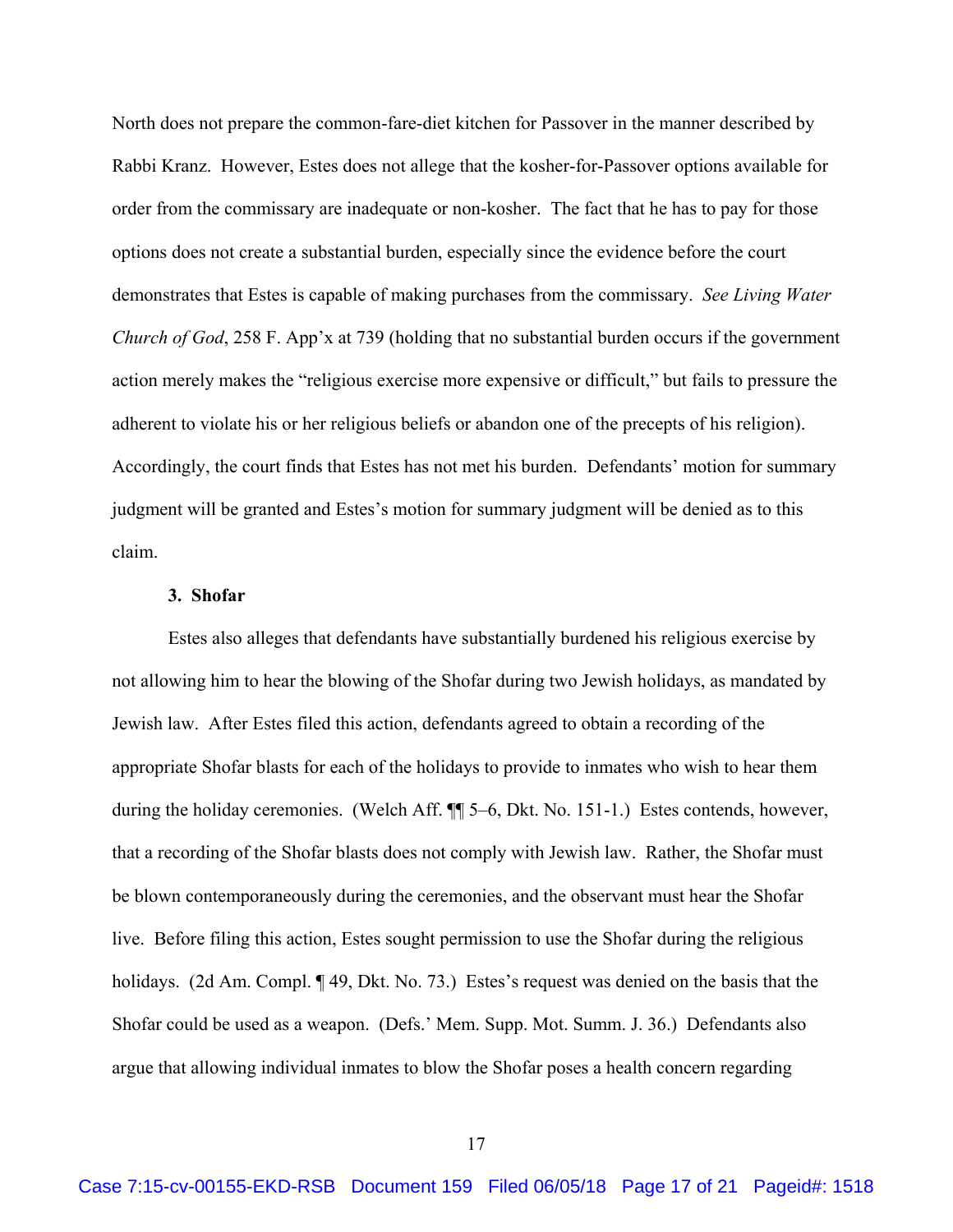contamination. (*Id.* at 37.) For his part, Estes suggests that defendants' concerns of the Shofar being used as a weapon and causing health issues could be addressed, while still satisfying Jewish law, if VDOC arranged for someone well-versed in the laws and art of blowing the Shofar to visit the prison on the two Jewish holidays to perform the blasts. (Pl.'s Resp. Opp'n to Mot. Summ. J. 31, Dkt. No. 127.)

Having considered the parties' arguments and proposed solutions, the court finds that a material dispute of fact exists as to whether the recorded Shofar blasts are the least restrictive means; thus, the court will deny both Estes's and defendants' motions for summary judgment as to this claim.

#### **4. Fasting days**

 Estes alleges that defendants also have placed a substantial burden on his religious exercise by not providing him a meal after nightfall on three fasting days that are observed under Jewish law. The court finds that Estes has not established a substantial burden on his religious exercise because he has not demonstrated that he has been pressured to modify his behavior and to violate his beliefs. *See Lovelace*, 472 F.3d at 187.

Estes may fast on these three fasting days without River North or VDOC recognizing them. Estes argues that he cannot refuse his meal trays on those days because he risks suspension from the common fare diet based upon the requirement that he take at least seventyfive percent of the common fare meals served in a month. However, even if Estes refused three meal trays on the fasting day, those three meals do not exceed the twenty-five percent of meals that he is allowed to miss in a month.<sup>13</sup> Further, even though Estes is required to take seventy-

<sup>&</sup>lt;sup>13</sup> The court also notes that six meals over two fasting days that might fall within the same month also do not constitute the twenty-five percent of meals he is permitted to miss in a month.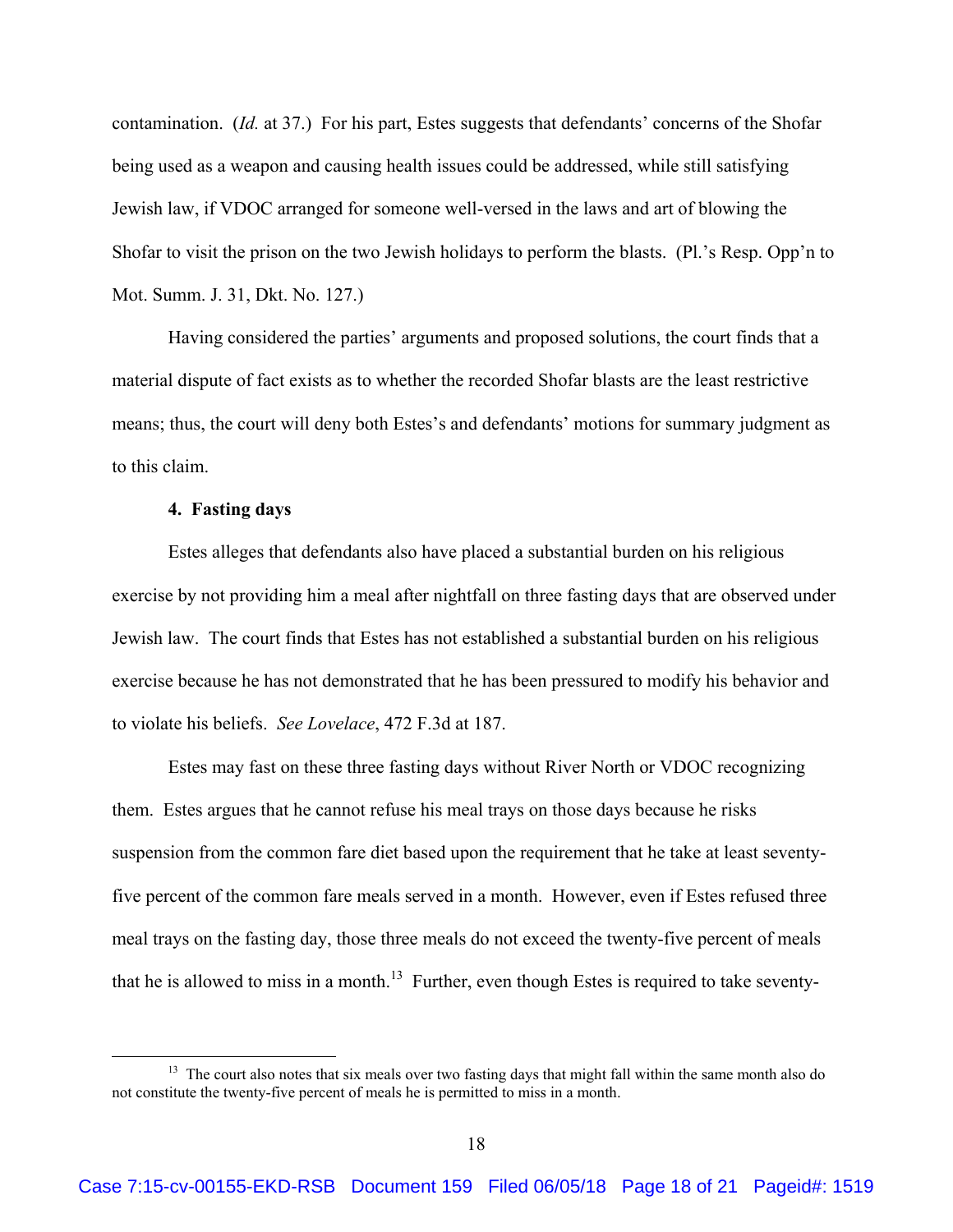five percent of the meals served in a month, there is no requirement that he *eat* all of those meals. Thus, Estes could take the meal trays on the fasting days and not eat the meals.

 Estes's complaint also argues that by not serving him a meal after nightfall on the fasting days, defendants are "extending the period of [his] fasts until breakfast the following day, which results in hunger and pain for  $[]$  Estes."<sup>14</sup> However, Estes is permitted to make food purchases from the commissary; indeed, the record shows that Estes has done so. Thus, he could eat food that he purchased from the commissary to break his fast before breakfast the next day. *See Living Water Church of God*, 258 F. App'x at 739 (nothing that the government's causing religious exercise to be more expensive does not, in itself, constitute a substantial burden). Inasmuch as Estes is able to observe the fasting days—regardless of whether River North or VDOC recognizes those days or provides him a special meal to break his fast—the court finds that Estes has not established a substantial burden on his religious exercise. Therefore, the court will grant defendants' motion for summary judgment and will deny Estes's motion for summary judgment as to this claim.

## **C. Virginia RFRA**

Estes alleges that defendants also have violated the Virginia Religious Freedom and Restoration Act (Virginia RFRA).The Virginia RFRA provides that:

No government entity shall substantially burden a person's free exercise of religion even if the burden results from a rule of general applicability unless it demonstrates that application of the burden to the person is (i) essential to further a compelling governmental interest and (ii) the least restrictive means of furthering that compelling governmental interest.

Va. Code § 57-2.02(B).

<sup>&</sup>lt;sup>14</sup> Estes does not state this in his affidavit, but it is in his complaint.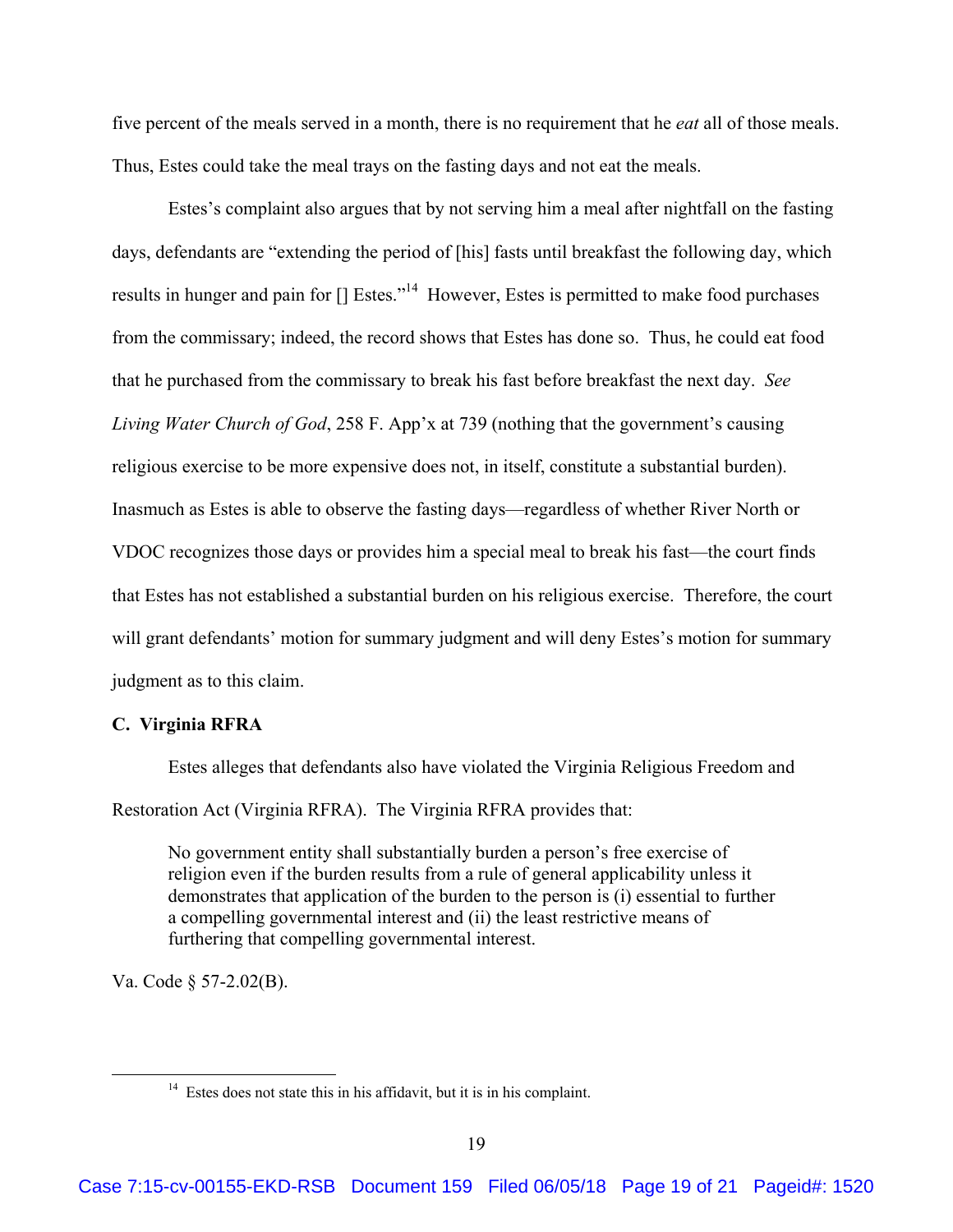As defined by this section, "government entity" means "any branch, department, agency, or instrumentality of state government, or any official or other person acting under color of state law, or any political subdivision of the Commonwealth and *does not include the Department of Corrections* . . . ." Va. Code § 57-2.02(A) (emphasis added). In response to defendants' motion for summary judgment, Estes contends that although the Virginia RFRA does not apply to VDOC, it still applies to "those acting on behalf of" VDOC. (Pl.'s Resp. Opp'n to Mot. Summ. J. 32.) Estes provides no support for this argument, and the court finds it unpersuasive. Because the Virginia RFRA does not apply to VDOC and all of the defendants are VDOC employees, the court grants defendants' motion for summary judgment and denies Estes's motion for summary judgment as to this claim.

#### **D. Requested Dismissal of Defendants Ponton and Hall**

Defendants seek the dismissal of defendants Ponton and Hall because they are not alleged to have been personally involved in any RLUIPA violations and they lack the ability to effectuate or enforce a change in VDOC policy. Ponton is the Western Regional Director of VDOC and oversees the correctional institutions in the Western Region—one of which is River North. (Ponton Aff. ¶¶ 1, 4, Dkt. No. 126-6.) According to his affidavit, he has no duties regarding approving meals for inmates or approving certain religious observances or programs at River North. (*Id. ¶* 5.) Hall is a Unit Manager at River North and previously served as the Institutional Programs Manager there. (Hall Aff. ¶ 1, Dkt. No. 126-8.) As Programs Manager, he was responsible for scheduling and monitoring counseling service programs and religious service programs, but had no responsibilities with regard to the development or implementation of the common fare program or responsibility for approving or denying approval of religious observances or programs at River North. (*Id. ¶*¶ 4–6.)

20